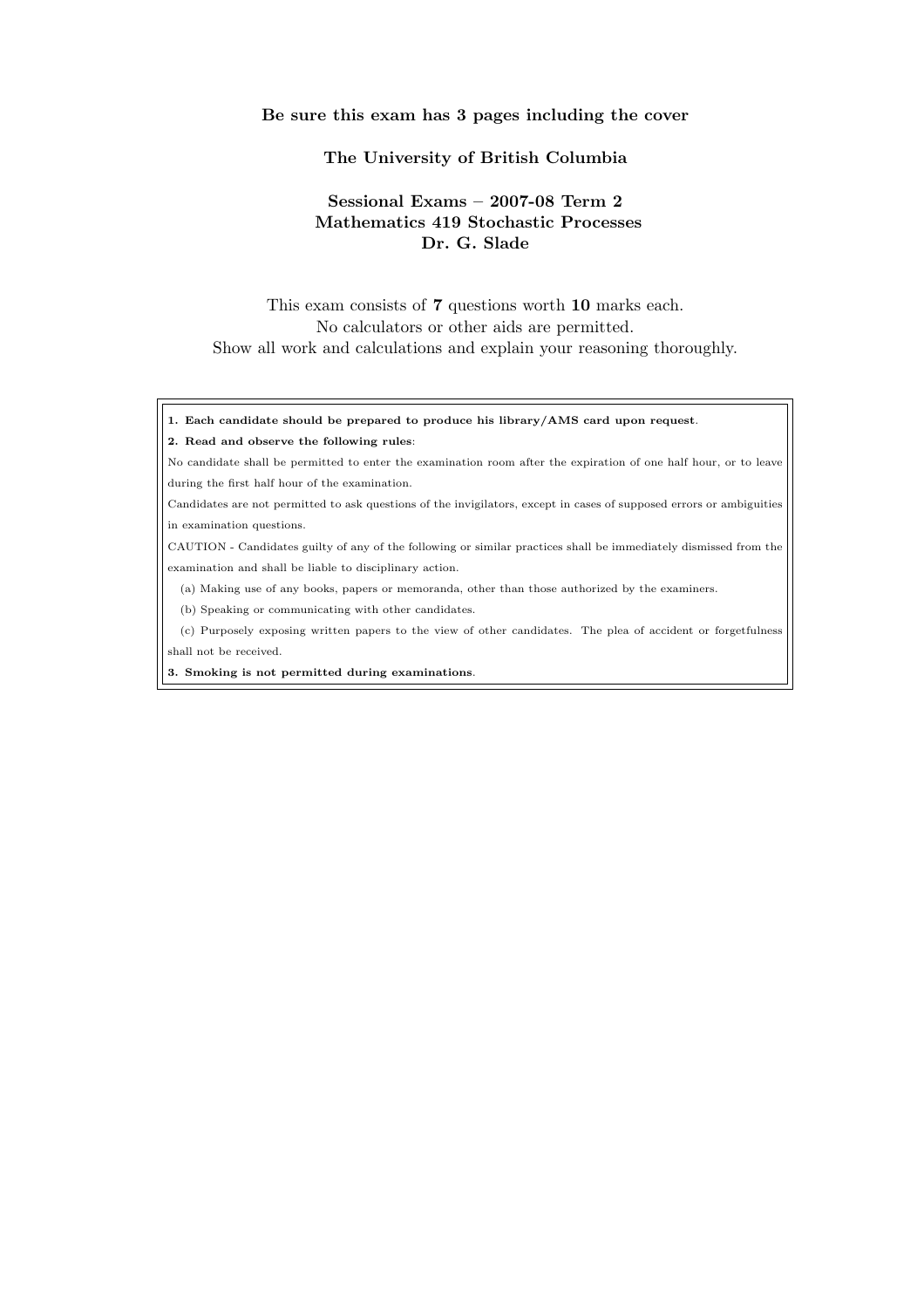- 1. Consider simple random walk on  $\mathbb{Z}^3$ , taking steps  $(\pm 1, 0, 0)$ ,  $(0, \pm 1, 0)$ ,  $(0, 0, \pm 1)$  with probabilities  $\frac{1}{6}$ .
	- (a) Let  $p_{00}(2n)$  denote the probability that the walk starting at the origin returns to the origin in 2n steps. Show that

$$
p_{00}(2n) = \frac{1}{2^{2n}} \binom{2n}{n} \sum_{j,k \ge 0: j+k \le n} \left[ \frac{1}{3^n} \binom{n}{j, k, n-j-k} \right]^2,
$$

where the multinomial coefficient  $\binom{n}{j,k,l}$  is defined, for non-negative integers  $j, k, l$  with  $j + k + l = n$ , by  $\binom{n}{j,k,l} = \frac{n!}{j!k!l!}$ . Explain in complete detail how you obtained this result.

(b) Show that for any  $j, k, l \geq 0$  such that  $j + k + l = n$ ,

$$
\binom{n}{j, k, l} \leq \frac{n!}{\lfloor n/3 \rfloor^3},
$$

where  $|n/3|$  denotes the greatest integer less than or equal to  $n/3$ .

- (c) Show that the walk is transient. (Recall Stirling's formula  $n! \sim n^n e^{-n} \sqrt{\frac{n!}{n!}}$  $\overline{2\pi n}$ , and use the inequality of (b) on just one of the factors on the right-hand side of (a).)
- 2. At all times, an urn contains N balls, some black and some white. At each stage, a coin having probability  $p \in (0, 1)$  of landing heads is flipped. If heads appears, then a ball is chosen at random from the urn and is replaced by a white ball. If tails appears, then a ball is chosen at random from the urn and is replaced by a black ball. Let  $X_n$  denote the number of white balls in the urn after the *n*th stage.
	- (a) What are the transition probabilities of this chain?
	- (b) Explain why the Markov chain has a unique stationary distribution.
	- (c) Find the stationary distribution.
	- (d) Show that the chain is reversible.
- 3. A viral linear DNA molecule of length 1 is often known to contain a certain "marked position," with the exact location of this mark being unknown. One approach to locating the marked position is to cut the molecule by agents that break it at points chosen according to a Poisson process with rate  $\lambda$ . It is then possible to determine the fragment that contains the marked position. For instance, letting  $m$  denote the location on the line of the marked position, then if  $L_1$  denotes the last Poisson event time before m (or 0 if there are no Poisson events in  $[0, m]$ , and  $R_1$  denotes the first Poisson event time after m (or 1 if there are no Poisson events in  $[m, 1]$ , then it would be learned that the marked position lies between  $L_1$ and  $R_1$ .
	- (a) Find  $P(L_1 = 0)$ .
	- (b) Find  $P(L_1 < x)$  for  $0 < x < m$ .
	- (c) Find  $P(R_1 = 1)$ .
	- (d) Find  $P(R_1 > x)$  for  $(m < x < 1)$ .
	- (e) By repeating the preceding process on identical copies of the DNA molecule, we are able to zero in on the location of the marked position. If the cutting process is utilized on  $n$